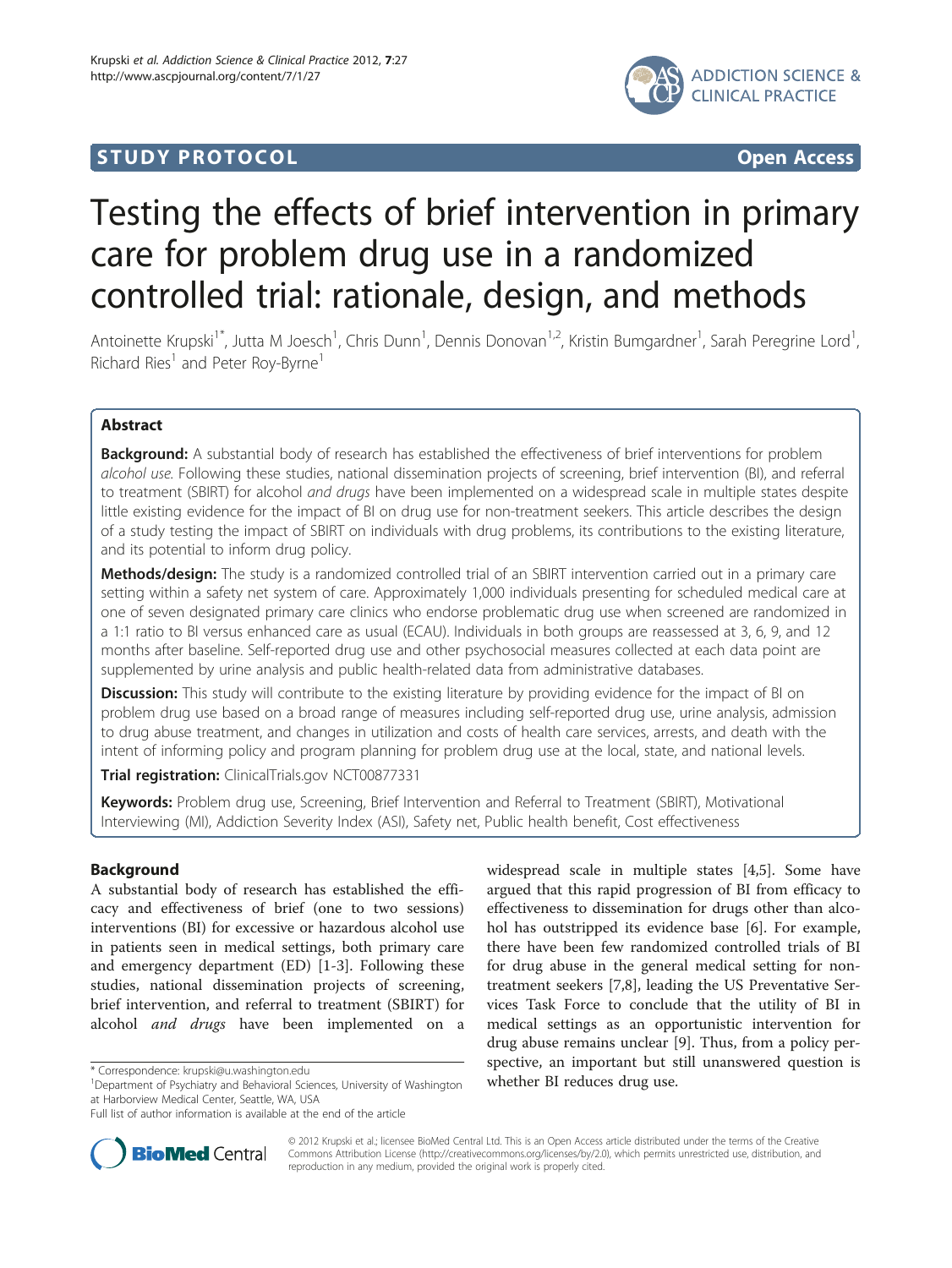According to a recent epidemiological study, a disproportionate number of individuals with drug abuse or dependence are from lower socioeconomic strata [\[10](#page-8-0)], where access to specialized substance abuse treatment is difficult and, as a result, exacerbates the motivational challenges and follow-through that BI targets. Such individuals, who are often uninsured or on Medicaid, face daunting and diverse barriers to health care access and are usually served in public sector safety net medical settings (hospitals and community health clinics). Few of these individuals seek specialist chemical dependency treatment [\[11](#page-8-0)]. The related costs of untreated drug abuse are substantial [[12-14](#page-8-0)]. Updated data on such costs and public health-related adverse effects are needed by policymakers to create the necessary traction to drive policy changes to improve provision of drug treatment. In this regard, ambulatory primary care is an important setting to test the effectiveness of BI on drug abuse since, were it effective, modest effects for a large number of patients would yield a sizable public health benefit [[15\]](#page-8-0).

Accordingly, this study was designed to evaluate the impact of a BI on patients with problem drug use in a primary care setting within a safety net system of care. It is intended to serve as a policy-relevant randomized controlled trial with broad external validity. It builds upon the significant knowledge base acquired in the study of brief interventions in medical settings for alcohol abuse including a well-documented intervention utilizing motivational interviewing (MI) [[16](#page-8-0)-[18\]](#page-8-0) and a growing literature that focuses on public health outcomes of BI [[19,20](#page-8-0)]. It is unusual in its focus on providing BIs to individuals with evidence of drug dependence and abuse in primary care. As such, its design and implementation has required consideration of a number of factors that, prior to this point in time, have not been relevant to the study of BIs. The purpose of this paper is to describe the design as well as the rationale for key decisions made in this study with the intent of informing future studies with a focus on BI in drug abuse.

# Methods and design

# Specific aims

The primary focus of the study is to evaluate the impact of a BI on patients with problem drug use and abuse seen in a primary care clinic at a large safety net hospital by comparing outcomes among patients randomly assigned to one of two conditions: (i) BI, consisting of one encounter during a routine primary care medical visit with a brief follow-up phone booster and referral to treatment when indicated; and (ii) enhanced care as usual (ECAU) consisting of problem notification and referral during a routine primary care medical visit. Specific aims are to: (1) Examine whether BI is effective compared to ECAU at reducing drug use and improving psychiatric and select psychosocial outcomes in individuals with a spectrum of problem drug use; (2) Test whether interventionist fidelity to the BI model is associated with better outcomes; (3) Estimate the impact of the BI on several public health outcomes that are directly related to the hazardous effects of illicit drug use including the use of acute health care services, involvement in the criminal justice system, HIV risk behavior, and mortality; and (4) Estimate the costs of the intervention, potential cost offsets, and its incremental costeffectiveness from the payer perspective based on health care service use and drug use frequency.

# Study design

This study is a two-group randomized prospective trial with blinded assessments (See Figure [1\)](#page-2-0), approved by the University of Washington Institutional Review Board (Protocol #34892). Written informed consent is obtained from patients for study participation including permission to use unidentified information collected from them in study reports. Approximately 1,000 individuals presenting for scheduled medical care at one of seven designated primary care clinics who endorse problematic drug use when screened during that visit and then randomized in a 1:1 ratio to BI versus ECAU using a stratified permuted block randomization procedure. The purpose of the stratification is to balance random assignment by three factors known to be related to substance abuse outcomes including severity of drug problem [\[21](#page-8-0)], presence of a co-occurring mental disorder [[22\]](#page-8-0), and readiness to change [\[23](#page-9-0)].

Individuals randomized to the BI group receive screening, a single-encounter BI with referral to treatment when indicated, and a single follow-up phone contact approximately one week later. Individuals assigned to ECAU receive screening, a handout with the results of their drug screen, the risk associated with their drug use, and a list of referrals to chemical dependency treatment. Individuals in both groups are re-assessed at 3, 6, 9, and 12 months after baseline. All assessments are carried out in person wherever possible, with phone interview as a back-up option. Persons conducting follow-up assessments are blinded to the participant's intervention versus control group assignment.

# Two-arm design: BI versus usual care

A two-arm design was adopted in order to assess the effects of the BI over and above usual care. However, the clinic sites where recruitment takes place for this study offer patients more options than may be available in other safety net medical settings across the country. This fact coupled with the ethical need to provide referral following screening of dependent patients led to defining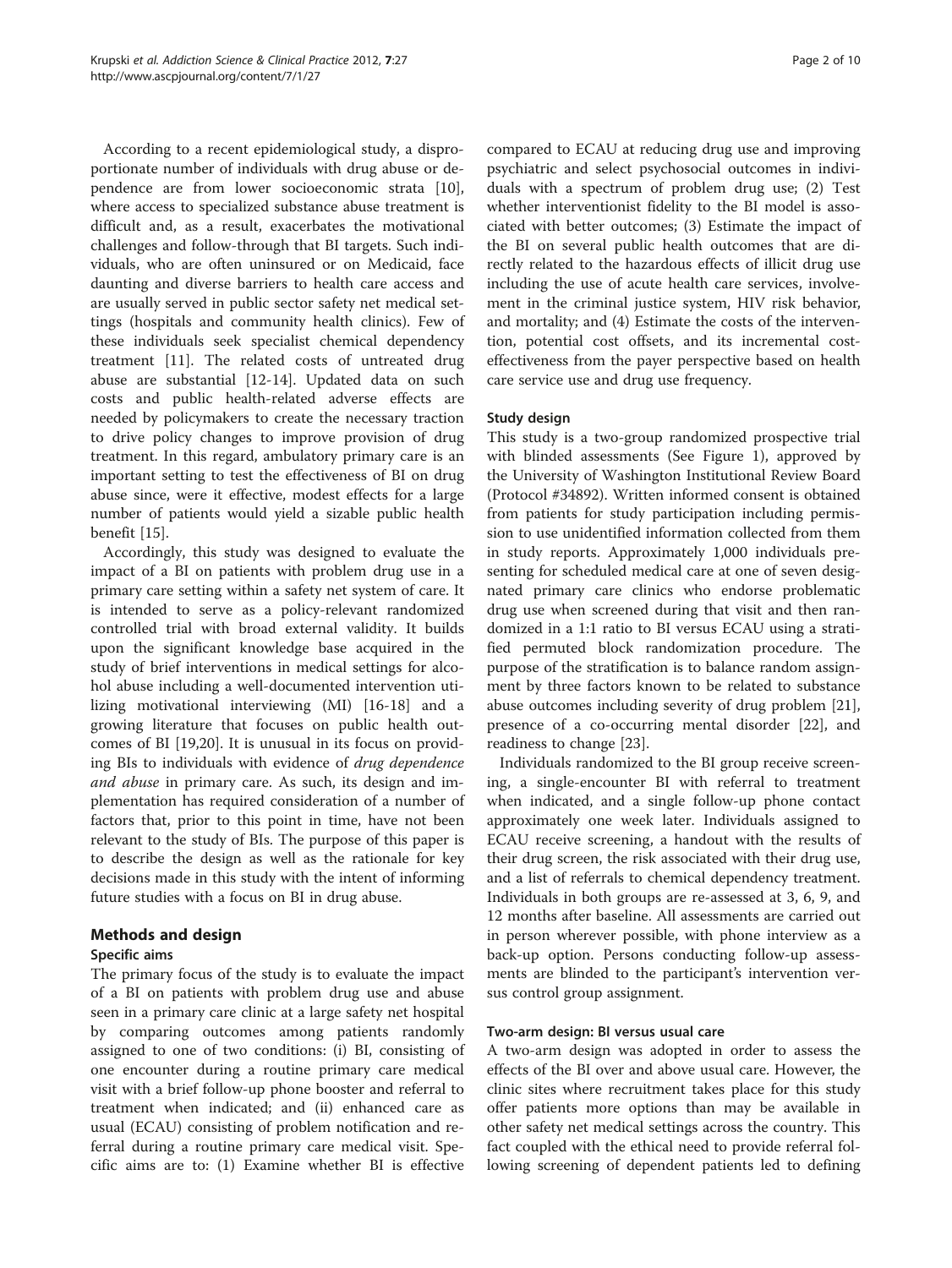<span id="page-2-0"></span>Krupski et al. Addiction Science & Clinical Practice 2012, 7:27 Page 3 of 10 http://www.ascpjournal.org/content/7/1/27



the control condition as ECAU. This condition provides a test of whether BI is better than a less expensive but relatively high quality usual-care option, as opposed to being better than no intervention at all (neither systematic screening nor follow-up of screen-positive patients) and, as such, represents a rigorous comparison.

#### Influence of the SAMHSA SBIRT dissemination program

Washington State received an SBIRT grant from the Substance Abuse and Mental Health Services Administration (SAMHSA) in 2003 that placed chemical dependency professionals trained in BI and associated MI skills into the emergency departments (EDs) of nine hospitals across the state ("WASBIRT") [\[20\]](#page-8-0). The site of the current study is one of these hospitals. In order to build upon the strengths of these WASBIRT ED services and to maintain consistency with them, the current study is set up to mirror the WASBIRT design to the extent that is both reasonable and possible. This includes using the Drug Abuse Screening Test (DAST-10) to estimate drug use severity, using physician extenders to deliver the intervention, and using a single 30–45 minute BI session.

When SAMHSA funding ended in 2008, local resources were made available to sustain SBIRT services in the ED at the site of the current study. This created two potential confounds. One, enrolled patients may receive a previous BI, and two, they may receive a subsequent BI. To control for these potential confounds, we use administrative data. Subsequent exposure is used as an outcome because those receiving a BI in the current study might be more open to receive an additional one, suggesting a useful metric for assessing intervention value.

#### Defining the population

As stated earlier, the population of interest is individuals seeking primary care treatment in a safety net medical center setting. Screening procedures are designed to identify individuals with problem drug use along a continuum of severity. Study inclusion criteria include adults age 18 and over; having used an illegal drug or used a prescription medication for nonmedical reasons at least once in the past three months [\[24](#page-9-0)] (equivalent to a DAST-10 score greater than 0 [\[25,26](#page-9-0)]); currently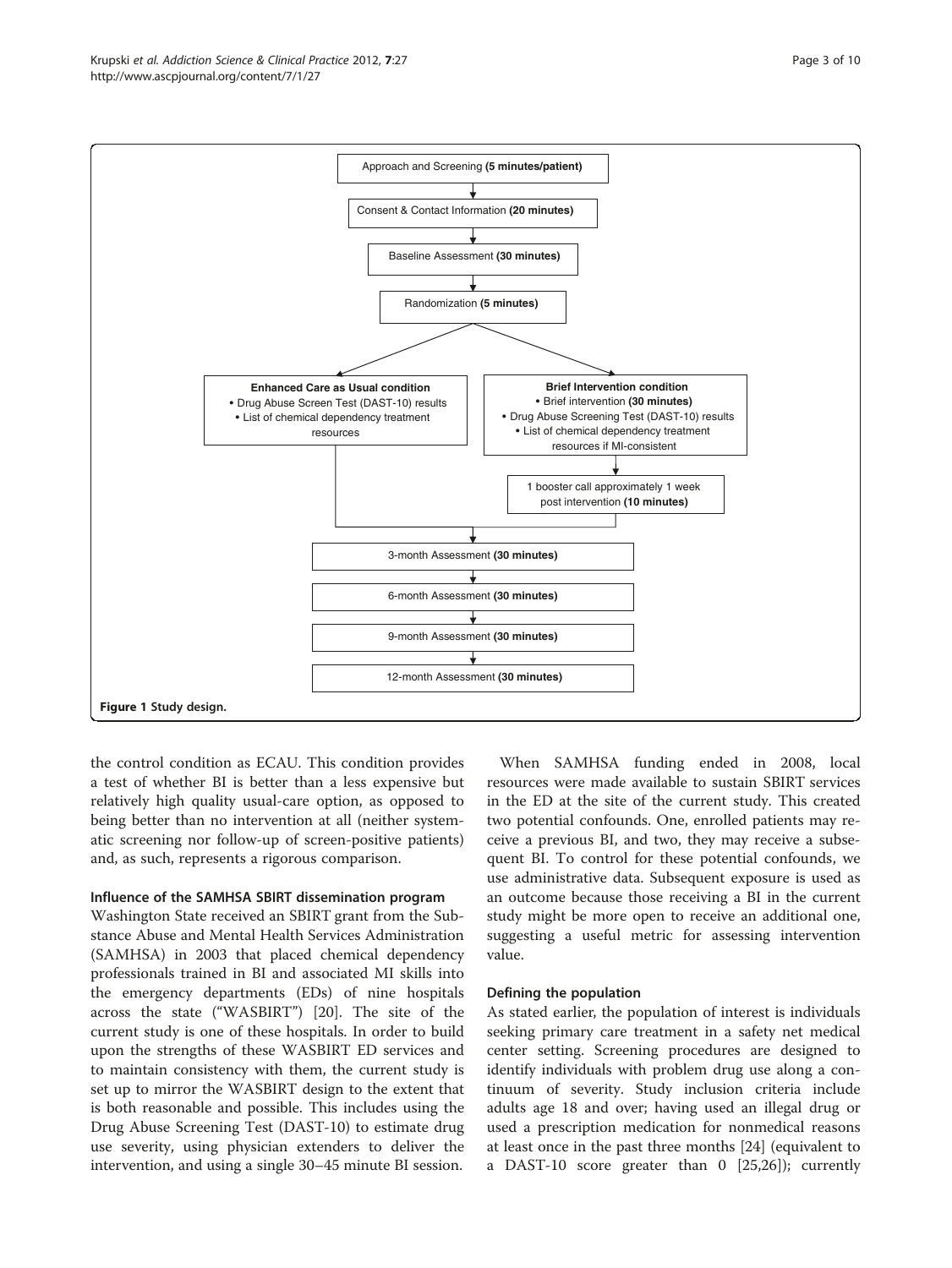receiving care in the primary care clinic and planning to continue such care for the next year; English speaking and able to read and understand screening and assessment forms  $(6<sup>th</sup>$  grade literacy); and having a phone, easy access to a phone with voicemail, or access to e-mail in order to facilitate scheduling.

To enhance external validity there are few baseline exclusion criteria. They include having attended formal treatment for substance abuse (excluding self-help groups such as Alcoholics Anonymous) in the past month; life-threatening medical illness (potential mortality in next year); severe cognitive impairment or active psychosis interfering with cognitive ability to process the BI (based on performance during consent and assessment); or active high risk suicidality [\[27\]](#page-9-0).

There are two reasons for not excluding patients with the most severe drug problems from this trial. First, although some studies of BI for alcohol have found that patients with alcohol dependence responded less well to a BI than patients with less severe abuse or hazardous drinking, Field recently found that patients with alcohol dependence responded better to a BI than those with less severe problems [\[28\]](#page-9-0) and Cobain found hospitalbased BI effects to be independent of baseline dependence or medical comorbidity [\[29\]](#page-9-0). Second, even if a BI were inadequate as a stand-alone treatment for safety net patients with severe drug dependence, BI may prove to be a valuable referral mechanism for getting these patients to more intensive chemical dependency treatment, as it did in WASBIRT [\[30](#page-9-0)]. For these reasons, we include individuals across the full range of drug use and abuse in the present study. To balance drug use severity across BI and control groups, we use the DAST-10 score as a stratifying variable.

# Rationale for selecting primary care versus ED setting

Providing a BI in the ED setting has a number of advantages. For example, the ED is where individuals with substance-related injuries and acute medical problems present for urgent care. This setting maximizes the chance for a "teachable moment" and has more "high risk" individuals with a greater potential for high cost medical care use. Although the prevalence of illicit drug use is greater in the ED [[31\]](#page-9-0), primary care sees a larger number of individuals on an annual basis and has a service system more amenable to ancillary behavioral treatments because of its chronic illness focus. Furthermore, risk reduction in this setting can potentially prevent higher cost ED and hospital visits since patients in safety net medical settings are less likely to utilize primary care in a 'health maintenance' fashion and more likely to schedule primary care appointments on an ad hoc basis when they have emergent medical problems. In individuals with hazardous drug use, some of these problems

are substance-related, creating 'teachable moments' like those seen in patients seeking care in the ED. Finally, a host of prior studies have shown that integration of mental health into primary care is clinically and cost effective [\[32](#page-9-0)]. Integration of interventions for substance abuse into primary care could have similar advantages, especially since substance-related medical problems could be addressed at the same time [\[33-35](#page-9-0)].

# Assessing public-health benefits of the intervention

As described earlier, providing SBIRT services to a sizable proportion of individuals with hazardous substance abuse in the ambulatory primary care setting has the potential to result in a sizable public health benefit [\[15](#page-8-0)]. That is, the public health benefit, or population attributable benefit, is far greater if one affects many people in a small way than fewer people in a larger way. As such, it is important to examine this benefit, especially at a time when providers, health care administrators, and policy makers are being increasingly required to rein in health care costs that are spiraling upward while resources for public health care are diminishing [[36](#page-9-0)]. Quantifying the impact of brief interventions on the cost of health care, public safety, and mortality represent critical information needed to inform policy and program planning at the local, state, and national levels. The current study was designed to respond to this need by making preliminary estimates of the public health-related benefits of the intervention including changes in use of inpatient, emergency department, and outpatient medical services; arrests; HIV infection; mortality; and costs through the use of administrative data.

#### Keeping the assessment brief but accurate

To enhance external validity, we are limiting the intensity and frequency of assessment to bridge the distance between a traditionally rich and extensive efficacy study assessment battery and what might more routinely be performed as part of quality assurance when an SBIRT program is implemented. This decision also enhances internal validity because prolonged assessor contact with significant focus on substance-related measures (in the usual care arm) may have an unintended therapeutic effect as noted by other experts [\[15](#page-8-0)[,37-41](#page-9-0)]. That is, the more elaborate assessment of the typical efficacy study would likely last longer than the actual BI itself and might confound the comparison condition of ECAU. As such, we are limiting assessment to 30 minutes, a duration which has been shown to not have an intervention effect in recent analysis [[42](#page-9-0)]. At the same time, we are supplementing our assessment with administrative data that will allow us to verify medical services received and whether individuals had participated in substance abuse treatment recently or had received a BI outside of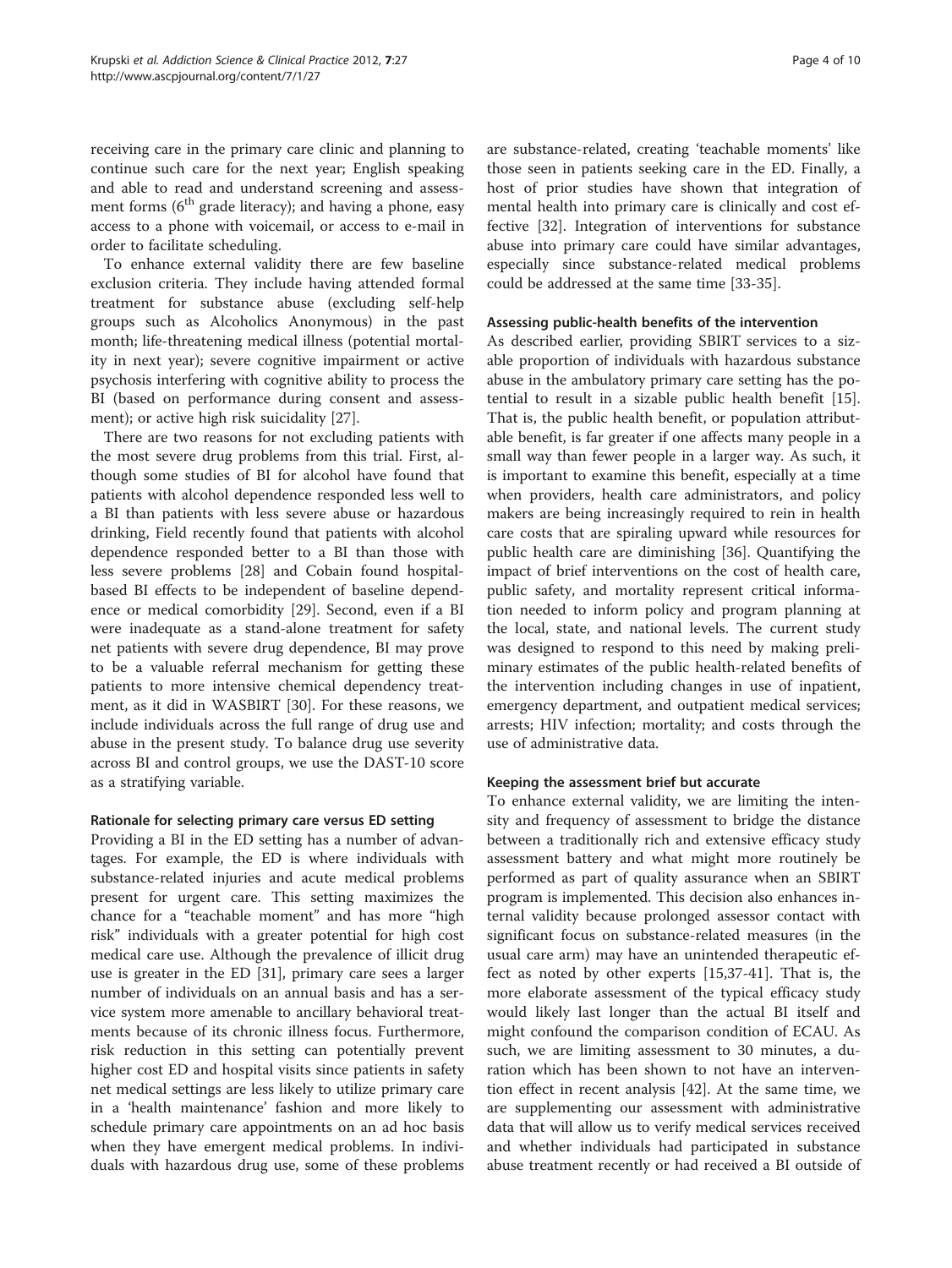this study. Our access to medical records will also help us determine whether individuals with urine screens positive for opiates might be receiving prescription opiates for related painful medical conditions as well as whether there is documentation of excess use, withdrawal symptoms, requests for early prescriptions, or visits to the ED to obtain more opiates that can be used to recode self-reported opiate use gathered during assessment.

# Selecting study sites

The present study is sited in primary care clinics affiliated with a large urban safety net medical center. One advantage of this siting is that patients receive all of their urgent and emergent medical care at the medical center, making it possible to track medical utilization over time. Practical considerations require that participating clinics serve a high volume of patients and, additionally, have evidence that a reasonable proportion of patients (say, 25% or more) are likely to have problem drug use. Insuring sufficient numbers of women in the sample to maximize generalizability is another important consideration. Initially it was estimated that all study participants could be recruited from the pool of patients who sought treatment at one of four primary care clinics. After the first year, however, we were unable to recruit the numbers of patients suggested by our original estimates, which required us to expand to three additional medical clinics. Furthermore, the economic downturn prompted some clinic infrastructure and service delivery changes at the safety net medical center which operates these clinics, creating additional unanticipated challenges, for example, waiting lists for new patients and deciding to move all female primary care patients without specific obstetric and gynecologic needs to other primary care clinics.

#### Specific nature of the intervention

The study employed a total of 17 interventionists. We decided to have social workers who were already employed in each of the clinics conduct the BI as they were more available and less costly than primary care physicians. We began with eight social workers and, as the study evolved, required additional interventionists. We recruited three additional social workers who were working in the clinics, two social workers not working in the clinics, two clinical psychology doctoral students, and two bachelor-level individuals with experience conducting structured clinical interviews.

The intervention consists of a single-encounter BI followed by an attempted single phone booster contact one week later. The BI is delivered using an MI approach following a rich history of successful MI-based SBIRT interventions in primary care and trauma center trials for hazardous alcohol use over the last 15 years

[[18,](#page-8-0)[43-45\]](#page-9-0). Also, a central consideration in choosing MI for delivery of the intervention was its documented larger effect sizes with ethnic minorities [\[46](#page-9-0)]. With every patient, interventionists perform standard elements or "clinical tasks". The clinical tasks of the counseling session include orienting patients to the purpose of the session, telling patients their screening results, discussing options for change, and giving patients information about links between drug abuse and medical conditions. Interventionists perform these tasks using the highest quality MI skills of which they are capable. Two examples may serve to clarify how one might perform the clinical tasks using an MI style. One example is, when giving screening feedback, the interventionist uses a standard explanation of the DAST-10 score to help the patient understand the meaning of their score while, at the same time, using specific MI skills to handle any arguing or objections from the patient that may arise upon hearing their score. These skills might include reflecting the patient's surprise or gleaning from the patient's arguments apparent personal strengths such as having a genuine concern about whether drugs are hurting him/ her. A second example of integrating MI illustrates our effort to enhance the potential "teachable moment" of the protocol. This task involves focusing the interview on specific adverse health consequences of particular drugs. To this end, MI skills such as "Ask-Tell-Ask" might be deployed (e.g., Ask patient what he/she already knows about the effects of crack smoking on the lungs. Tell patient how crack might be exacerbating their chronic cough, and Ask patient what they think about that information). In this patient-centered spirit, the intervention focuses on the drug of most concern to patients who use multiple drugs.

All brief interventions are audio-recorded and are scored by trained coders using the Motivational Interviewing Treatment Integrity (MITI) instrument [[47\]](#page-9-0) to monitor potential drift in the MI protocol as well as to assess for Aim 2 levels of fidelity to MI. While all interventionists are required after training to reach and maintain a specified threshold of MI skill, it is expected there will still be adequate variation in MI skills to allow for an analysis of study Aim 2—testing the degree to which fidelity to the BI model is associated with better outcomes.

It is possible that the intervention may be too brief to have a treatment effect for some patients with severe drug disorders. However, the intervention could still contribute to a referral effect in that patients who participated in a BI may be more likely to seek treatment after being referred. Whether to refer a patient to treatment is determined using the DAST-10 score as a guide in concert with the spirit of the patient-interventionist interaction. After the intervention, a referral to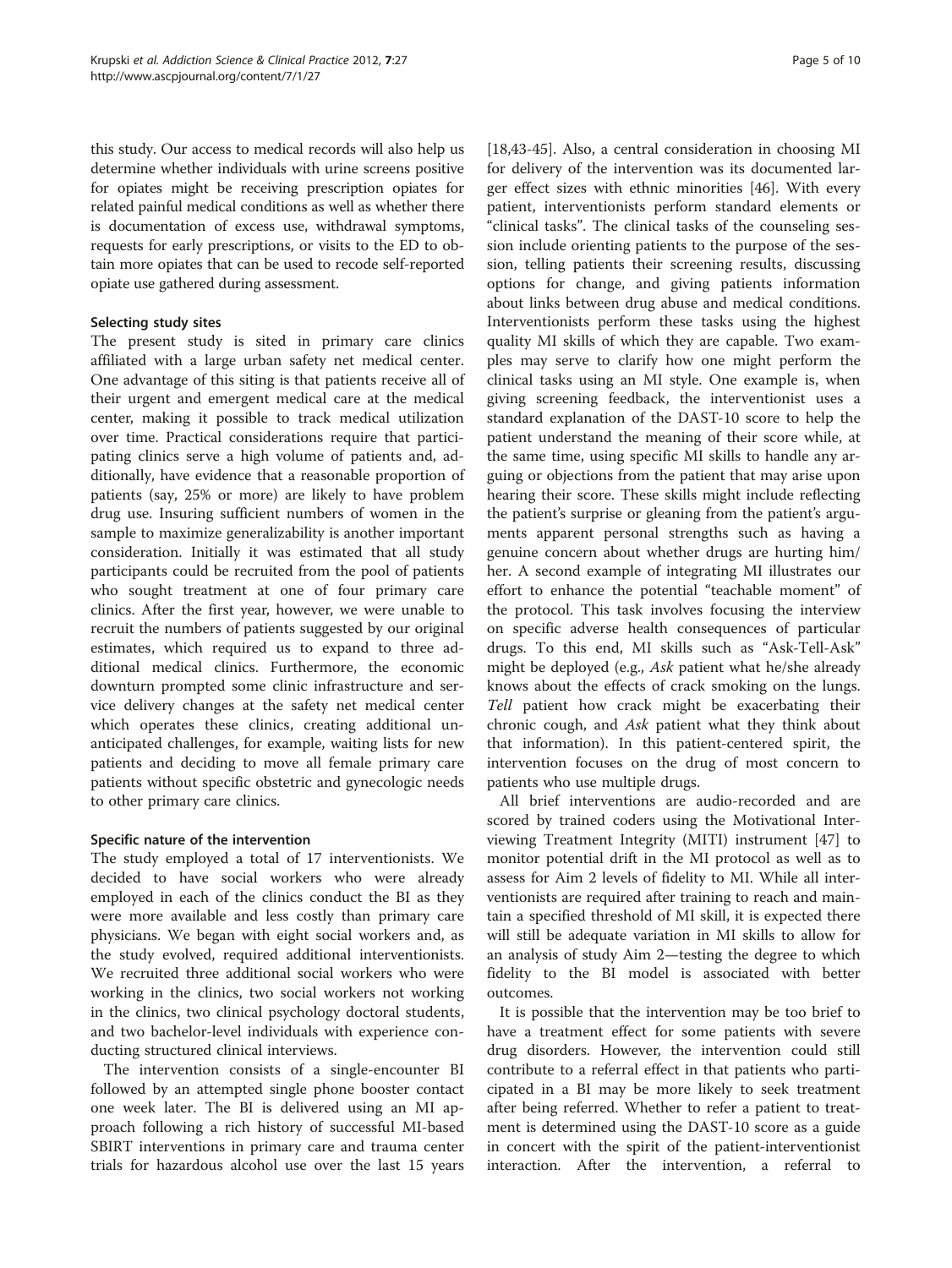treatment is usually offered if the patient is not overtly hostile to the idea and when the DAST-10 score is 6 or greater in accordance with existing norms [\[21\]](#page-8-0). A DAST-10 score less than 3 does not generally trigger a referral. For DAST-10 scores between 3 and 5, the interventionist uses their judgment as to whether to refer based on information obtained from the BI. When in doubt, or whenever the patient asks for help, the interventionists refer. In addition, to preserve internal validity, all individuals assigned to the BI group are given the same referral sheet as individuals assigned to the ECAU group.

A booster session has been shown to enhance the effects of a BI [[48\]](#page-9-0) and, for this reason, is included in the present study. The booster session consists of a tenminute follow-up call approximately one week after the initial intervention. During the call, the interventionist references the plan or option decided upon in the initial intervention and uses MI to follow-up on ambivalence about enacting the plan, generating change talk, or committing to specific goals.

# Training the interventionists

Interventionist training was designed to support the provision of consistently high quality BIs across clinics, between interventionists, and within interventionists over time. It consists of an 8 to 16 hour BI workshop supplemented by one hour of individual supervision once a week for the following three to five weeks. During the individualized supervision, trainees receive tailored coaching with the MI trainer (CD) and feedback on their audio-taped role-plays with standardized patients using their MITI scores. The training protocol was designed to be an enhanced version of manualized trainings recognized for their effectiveness that have been conducted both nationally and internationally [\[18,](#page-8-0)[44,45,49-53\]](#page-9-0).

### Screening and assessment

It is important to be able to identify individuals with problem drug use reliably and validly, and to be able to do so without interfering with day-to-day medical clinic operations. A brief screening procedure was devised to assess individuals for eligibility in the study; it involves the patient completing a form which includes eligibility criteria and two screening questions: (i) to identify any illicit drug use in the past three months, and (ii) to identify any non-prescribed medication use in the past three months. The screening questions are based on a singleitem screening test found to reliably identify drug use in a primary care population [[24](#page-9-0)]. Screen-eligible individuals interested in enrolling in the study are then consented and assessed in a private area on-site with a modified battery (see below) and those randomized to

the BI group are provided a BI at the earliest possible time, usually the same day.

#### Assessment battery and table

The DAST-10 was selected as an instrument to assess substance abuse severity because of its widespread use over the last decade (including the SAMHSA SBIRT trial in Washington State), its known psychometric properties, the fact that it is self-administered and takes less than 5 minutes to complete, and because it provides a range of scores that have known convergent validity with substance abuse severity defined by other clinical means [[21\]](#page-8-0). This latter characteristic is crucial in stratifying the sample for drug abuse severity prior to randomization.

In order to be consistent with the majority of extant BI studies on alcohol and drug abuse, we use a 12 month assessment window and conduct assessments at baseline, 3, 6, 9, and 12 months. Research assistants conduct follow-up interviews and are blinded to a participant's intervention versus control group status. Assessments are carried out in-person whenever possible, with phone interview as a backup option. Vigorous outreach is used to complete assessments. The assessments are brief to minimize any unintended intervention effects and to allow the BI to be conducted as close as possible to the screening procedure although we recognize that in-person assessments could potentially contribute to an unintended effect favoring the comparison group. Assessment measures and the times they are administered are summarized in Table [1](#page-6-0).

We supplement self-report data collected from participants with data from several administrative sources. These are summarized in Table [2](#page-7-0). For the administrative sources, the follow-up time ranges from a minimum of 12 months to a maximum of 24 months, depending on data availability during the time of the study. Obtaining data for a minimum of 12 months will facilitate estimates of public health effects, given prior results of functional effects for substance abuse interventions [[13,](#page-8-0)[53,54\]](#page-9-0).

#### Choosing the primary outcome variables

Outcome variables were selected specific to each of the study's aims:

#### Aim 1

For the first aim—to examine whether BI is effective at improving drug use, psychiatric outcomes, select psychosocial outcomes, and attendance in drug abuse treatment—it is important to reliably capture changes in drug use as well as in other variables in as brief a period of time as possible. Because of its widespread use, brevity, and reliability, the validated short form of the Addiction Severity Index (ASI), the ASI-Lite [[55\]](#page-9-0), was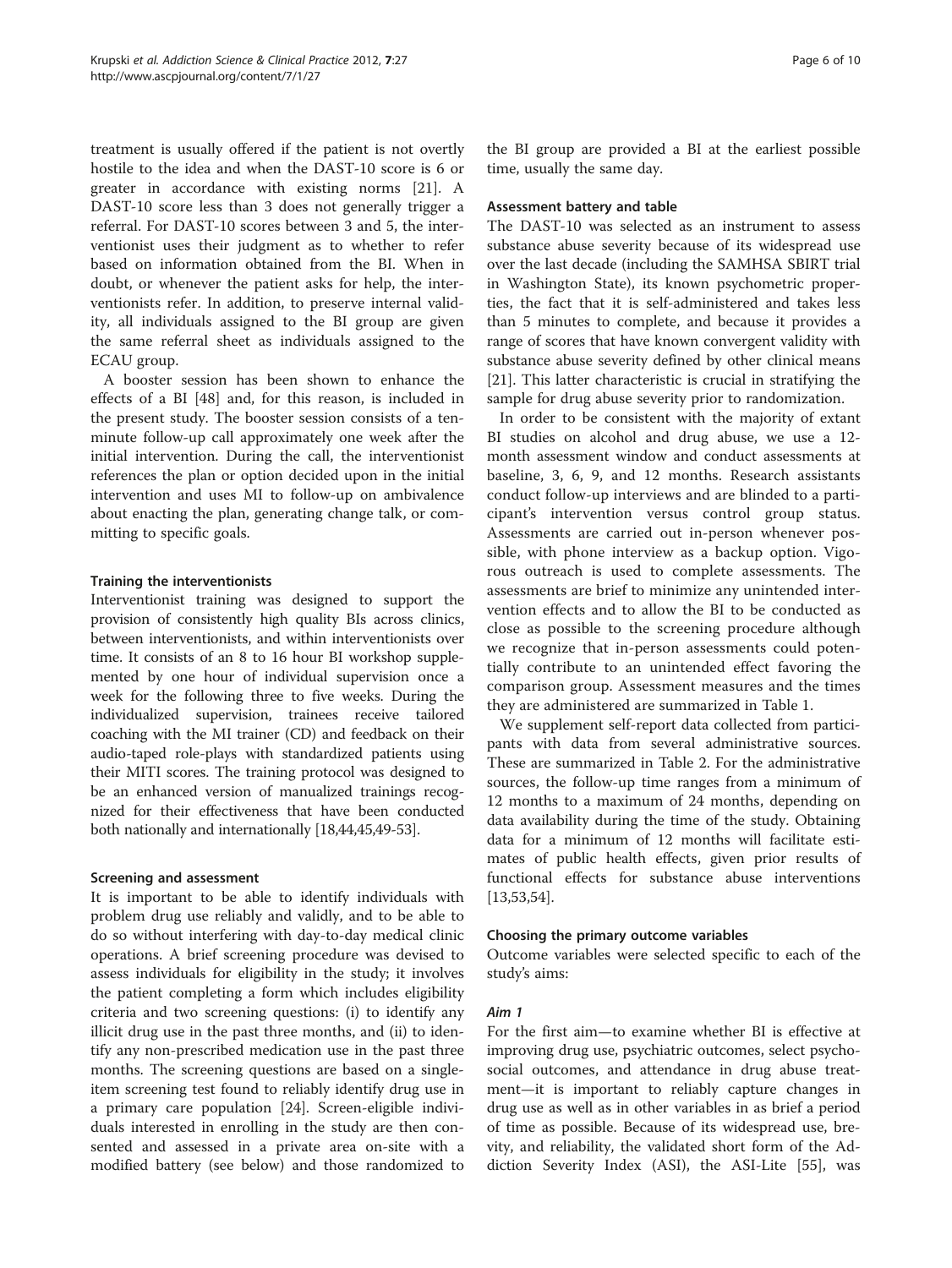<span id="page-6-0"></span>

|  |  | <b>Table 1 Assessment measures</b> |  |
|--|--|------------------------------------|--|
|--|--|------------------------------------|--|

| Measure                                      | <b>Baseline</b> | 3 months | 6 months | 9 months | 12 months |
|----------------------------------------------|-----------------|----------|----------|----------|-----------|
| Preliminary Informed consent + 1-item screen | Χ               |          |          |          |           |
| Full informed consent                        | X               |          |          |          |           |
| <b>HIPAA Authorization</b>                   | Х               |          |          |          |           |
| Consent for Follow-up Procedures             | Х               |          |          |          |           |
| Release of Information                       | Χ               |          |          |          |           |
| DAST-10                                      | X               |          |          |          |           |
| Thoughts about Drug Use                      | Χ               | X        | Χ        | Χ        | X         |
| Addiction Severity Index (ASI) -Lite         | Χ               | X        | Χ        | Χ        | Χ         |
| Treatment Services Review (TSR)              | Χ               | X        | Χ        | Χ        | Χ         |
| HIV Risk-Taking Behavior Scale               | Χ               | Χ        | Χ        | Χ        | X         |
| EQ-5D-3L                                     | Χ               | X        |          | Χ        | X         |
| Urine Sample                                 | Χ               | X        | X        | X        | X         |

selected for this purpose along with the Treatment Services Review (TSR) [\[56](#page-9-0)]. To further minimize time burden on participants, we only administer items required to compute the ASI composite scores (half the total items) [\[55\]](#page-9-0).

In order to identify changes in illicit drug use, we use items from the ASI drug section to measure days of any drug use. A urine toxicology screen is used to supplement participants' responses. In addition, we use the ASI composite scores as comprehensive measures of participants' medical, psychiatric, legal, family/social, and employment status. The HIV Risk-Taking Behavior Scale is used to assess risk-taking behavior among intravenous drug users [\[57](#page-9-0)] and the EQ-5D-3L is used to measure health status [[58\]](#page-9-0). Administrative data are used to supplement ASI data on legal (e.g., arrests) effects. Changes in attendance in drug treatment are obtained from the TSR as well as from state administrative chemical dependency treatment records.

# Aim 2

The second aim—to test whether fidelity to the BI model is associated with better outcomes—requires a reliable way to assess fidelity. Because of is reliability, cost effectiveness, and brevity, the MITI, which provides a standardized way to rate session audiotapes for degree of MI content, was selected for this purpose [[47](#page-9-0)]. Outcomes for this aim include changes in illicit drug use and drug treatment attendance as measured in the first aim.

# Aim 3

For the third aim—to estimate the impact of BI on select public health outcomes that are directly related to the hazardous effects of illicit drug use—it is important to identify objective measures reflective of the consequences of illicit drug use. Because of their established tie to illicit drug use, we selected changes in utilization

of health care services (including ED visits, inpatient hospitalizations, and hospital days), arrests, and death, as captured in state administrative records [[59,60\]](#page-9-0).

# Aim 4

The fourth aim—to estimate the cost of the intervention, potential cost offsets, and its incremental cost effectiveness —requires valid cost data. The cost of the intervention includes the cost of personnel, materials, and locations for start-up and implementation activities required to screen for drug use and provide a BI. Potential cost offsets will be examined for emergency room visits, outpatient visits, and hospital admissions. The cost measure for all of these medical services includes the direct and indirect costs of providing medical care from the provider perspective. If indicated by study results, we will also assess cost offsets generated by reductions in arrests. If the BI is found to reduce drug use, we will further estimate the incremental cost of the BI intervention compared to its incremental effect on drug use.

#### Data analysis

Analyses will compare outcomes for the BI and ECAU groups following the intent-to-treat principle. If indicated, these models will take into account baseline differences between the two groups. Time trend models will be used to examine temporal effects, specifying time of assessment as a categorical variable (baseline, 3, 6, 9, and 12 months). Because assessments are nested within patients and patients are nested within clinics and interventionists, analyses will be conducted with linear mixed models. Clinics will be treated as fixed effects, as they were purposively sampled. In contrast, interventionists were assigned to patients based on availability when a BI had to be administered. For interventionists, random effects will therefore be specified and tested.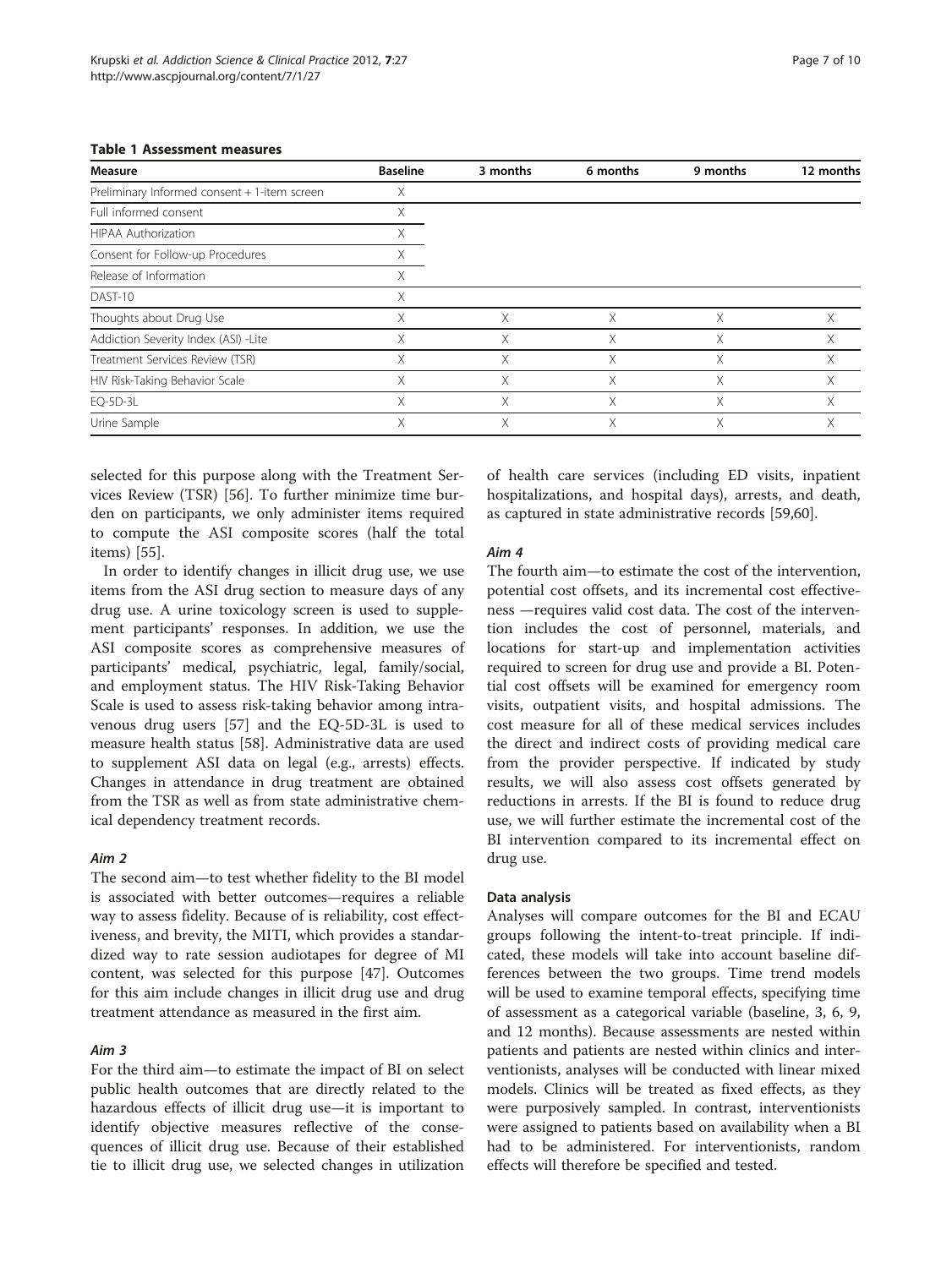### <span id="page-7-0"></span>Table 2 Administrative data sources

| Data source                                                    | Owners of data                                                                                                            | Description of data records                                                                               | <b>Derived measures</b>                                 |
|----------------------------------------------------------------|---------------------------------------------------------------------------------------------------------------------------|-----------------------------------------------------------------------------------------------------------|---------------------------------------------------------|
| Treatment and<br>Assessment Report<br>Generation Tool          | Washington State Department of Social and<br>Health Services (DSHS), Division of Behavioral<br>Health and Recovery (DBHR) | Record of participation in publicly-funded<br>chemical dependency treatment or<br>detoxification services | - Number of days<br>with outpatient<br>treatment visit  |
| <b>(TARGET)</b>                                                |                                                                                                                           |                                                                                                           | - Number of days of<br>inpatient stays                  |
|                                                                |                                                                                                                           |                                                                                                           | - Number of<br>detoxification<br>admissions             |
| Medical records                                                | Medical Center Site of Study                                                                                              | Health care encounters by date, diagnoses                                                                 | - Number of<br>inpatient hospital<br>stays/days         |
|                                                                |                                                                                                                           |                                                                                                           | - Number of<br>emergency<br>department visits           |
|                                                                |                                                                                                                           |                                                                                                           | - Number of<br>outpatient visits                        |
|                                                                |                                                                                                                           |                                                                                                           | - HIV diagnosis date                                    |
|                                                                |                                                                                                                           |                                                                                                           | - Hepatitis diagnosis<br>date                           |
| <b>Billing records</b>                                         | Medical Center Site of Study                                                                                              | Cost of health care encounters by date                                                                    | Cost of                                                 |
|                                                                |                                                                                                                           |                                                                                                           | -Inpatient hospital<br>stays                            |
|                                                                |                                                                                                                           |                                                                                                           | - Emergency<br>department visits                        |
|                                                                |                                                                                                                           |                                                                                                           | - Outpatient visits-                                    |
| Comprehensive Hospital<br>Abstract Reporting<br>System (CHARS) | Washington State Department of Health (DOH)                                                                               | Hospital discharge data, length of stay, up to 17<br>diagnoses, demographic information                   | - Number of<br>inpatient hospital<br>stays/days         |
| Washington State Patrol<br>Arrest Records                      | Washington State Patrol                                                                                                   | All arrests in Washington State including arrest<br>date, nature of offense, level of offense             | - Number and type<br>of felony arrests                  |
|                                                                |                                                                                                                           |                                                                                                           | - Number and type<br>of gross<br>misdemeanor<br>arrests |
| Washington State Death                                         | Washington State DOH Vital Records                                                                                        | Information about decedent (e.g., age, date of                                                            | - Date of death                                         |
| Records                                                        |                                                                                                                           | birth, race), place of death, cause-of-death<br>codes, injury information                                 | - Cause of death                                        |

# Power analysis

Power analyses were conducted with PASS software version 08.0.5 [\[61\]](#page-9-0). For the primary outcome of drug use reduction, we computed power for the last point in time when data are collected from participants. We expect to enroll 1,000 study participants, 500 each per BI and ECAU group. Assuming an overall response rate of 75%, we would have data from 375 individuals per group at 12 months. According to results from the WASBIRT study, the frequency distribution of number of days drugs were used in the past 30 days follows a Poisson distribution. For individuals who received a BI in WASBIRT, at baseline, average days of drug use in the past 30 days were 3.8 for moderate risk users, 7.0 for high risk users who received only a BI, and 8.7 for high risk users who received a BI and brief therapy and/or chemical dependency treatment. Based on these averages, the study would have 89% power to detect as low as a 2.5% reduction in average drug use days for moderate risk users, at a twosided alpha level of .05, and an  $\mathbb{R}^2$  between BI indicator variable and other covariates of .25. If the  $\mathbb{R}^2$  between the BI indicator variable and other covariates were 0.5 (a conservative assumption), the power to detect as low as a 2.5% reduction in average drug use days for moderate risk users is 74%; the power to detect a 5% reduction in average drug use days is 99%. For high risk users, the power to detect a reduction in drug use of at least 2.5% is higher. The endstatus analysis assumed for these power calculations is considerably conservative, as data from earlier points in time are not used. Thus, the proposed study has sufficient power to address the first two specific aims.

# **Discussion**

The present study was designed to evaluate the impact of a BI on patients with problem drug use in a primary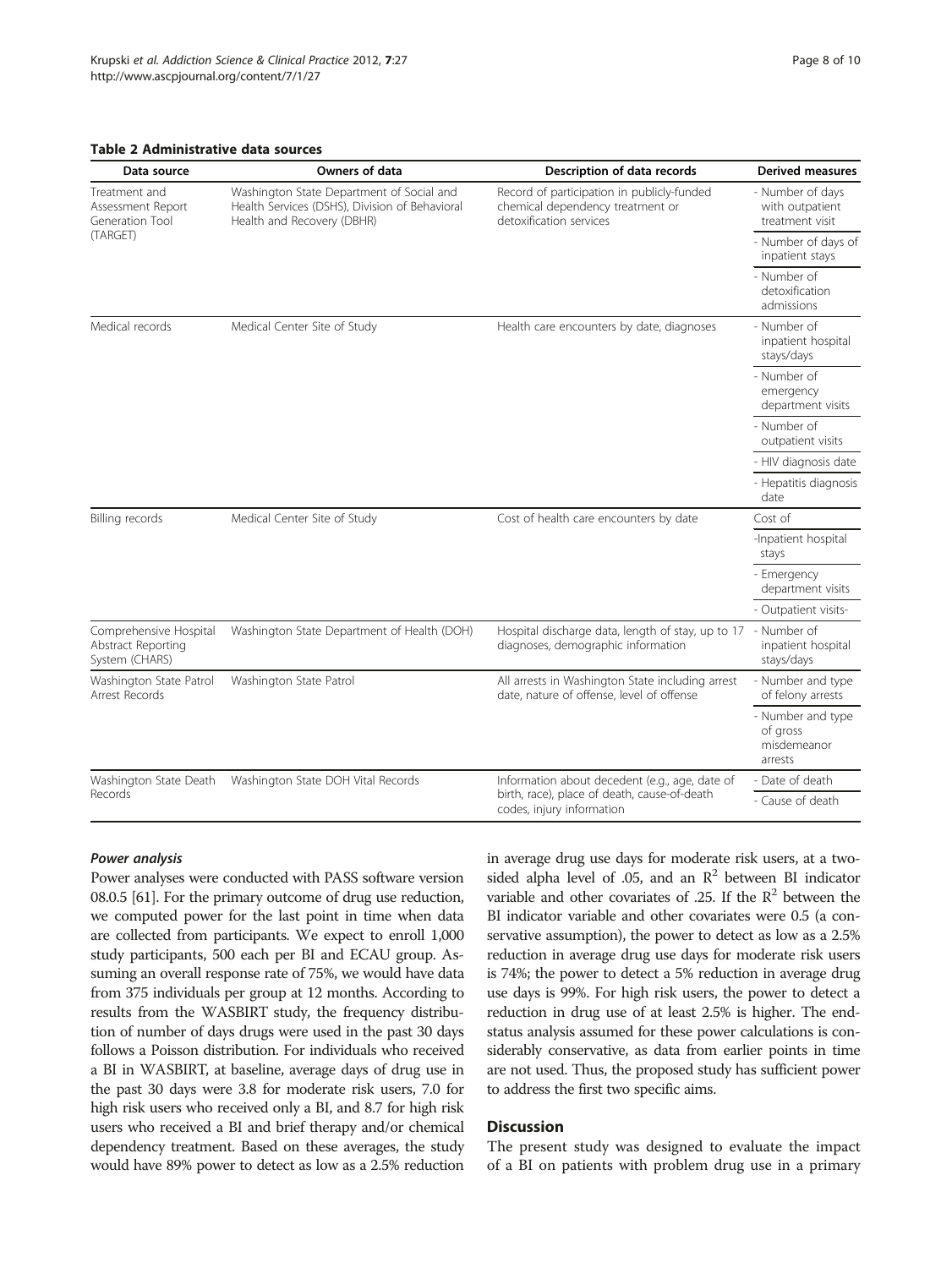<span id="page-8-0"></span>care setting within a safety net system of care and, in so doing, to be among the few randomized controlled trials of BI for drug abuse in the general medical setting for non-treatment seekers. In addition to capturing postintervention changes in drug use, psychiatric outcomes, and other psychosocial variables, it also quantifies the impact of BI on the cost of health care, public safety, and mortality in order to inform policy and program planning relative to problem drug use at the local, state, and national levels. As such, it will serve as a policyrelevant trial with broad external validity

#### Abbreviations

ASI: Addiction Severity Index; BI: Brief intervention; DAST-10: Drug Abuse Screening Test; ECAU: Enhanced care as usual; ED: Emergency department; HIV: Human immunodeficiency virus; MI: Motivational interviewing; MITI: Motivational Interviewing Treatment Integrity Instrument; PASS: Power analysis and sample size tool; SAMHSA: Substance Abuse and Mental Health Services Administration; SBIRT: Screening, brief intervention and referral to treatment; TSR: Treatment Services Review; WASBIRT: Washington State Screening, Brief Intervention and Referral to Treatment.

#### Competing interests

The authors assert that they have no financial or nonfinancial competing interests.

#### Authors' contributions

AK contributed to the design of the study and drafted the manuscript. JMJ is responsible for the statistical design of the study, for data preparation and analyses, and for writing the data analysis section of the manuscript. CD is responsible for the design of the intervention, for training interventionists, and for making substantial contributions to the specific nature of the intervention and the training the interventionist sections of the manuscript. DD contributed to the overall design of the study. KB is responsible for managing day-to-day operations of the project and contributed substantially to the screening and assessment section of the manuscript. SPL participated in training interventionists, in overseeing coding of the taped interviews, and in contributing to sections of the manuscript dealing with the specific nature of the intervention and training the interventionists. RR contributed to the overall design of the study. PRB was responsible for conceiving the study, its design, and for writing the original grant proposal; for making substantial contributions to every aspect of the project's implementation; and for substantial and critical review of the manuscript for intellectual content. All authors read, provided comments, and approved the final manuscript.

#### Acknowledgements

This work was supported by NIDA grant R01 DA026014 to Peter Roy-Byrne, principal investigator. NIDA played no role in the design, collection, analysis, or interpretation of the data; the writing of the manuscript; nor the decision to submit the manuscript for publication. The content is solely the responsibility of the authors and does not necessarily represent the official views of NIDA or the National Institutes of Health. The authors would like to thank all of the study clinics, interventionists, and research assistants for their participation and support and Andria Pierson for her assistance with manuscript preparation.

#### Author details

<sup>1</sup>Department of Psychiatry and Behavioral Sciences, University of Washington at Harborview Medical Center, Seattle, WA, USA. <sup>2</sup>Alcohol and Drug Abuse Institute, University of Washington, Seattle, WA, USA.

#### Received: 21 May 2012 Accepted: 6 December 2012 Published: 14 December 2012

#### References

Kaner EF, Dickinson HO, Beyer F, Campbell F, Schlesinger C, Heather N, Saunders JB, Burnand B, Pienaar ED: Effectiveness of brief alcohol interventions in primary care populations. Cochrane Database of Sys Rev 2007, 2:CD004148.

- Bernstein E, Bernstein J: Effectiveness of alcohol screening and brief motivational intervention in the emergency department setting. Ann Emerg Med 2007, 51:751–754.
- Babor TF, McRee BG, Kassebaum PA, Grimaldi PL, Ahmed K, Bray J: Screening, Brief Intervention, and Referral to Treatment (SBIRT): toward a public health approach to the management of substance abuse. Subst Abus 2007, 28(3):7–30.
- 4. Madras BK, Compton WM, Avula D, Stegbauer T, Stein JB, Clark HW: Screening, brief interventions, referral to treatment (SBIRT) for illicit drug and alcohol use at multiple healthcare sites: Comparison at intake and 6 months later. Drug Alcohol Depend 2008, 99(1–3):280–295.
- Emmen MJ, Schippers GM, Bleijenberg G, Wollersheim H: Effectiveness of opportunistic brief interventions for problem drinking in a general hospital setting: systematic review. BMJ 2004, 7 328(7435):318.
- 6. Saitz R, Alford DP, Bernstein J, Chang DM, Samet J, Palfai T: Screening and brief intervention for unhealthy drug use in primary care settings: Randomized clinical trials are needed. J Addict Med 2010, 4(3):123–130.
- 7. Bernstein J, Bernstein E, Tassiopoulos K, Heeren T, Levenson S, Hingson R: Brief motivational intervention at a clinic visit reduces cocaine and heroin use. Drug Alcohol Depend 2005, 77(1):49-59.
- Shetty V, Murphy DA, Zigler C, Yamashita DD, Belin TR: Randomized controlled trial of personalized motivational interventions in substance using patients with facial injuries. J Oral Maxillofac Surg 2011, 69(9):2396–2411.
- 9. Lanier D, Ko S: Screening in primary care settings for illicit drug use: assessment of screening instruments – a supplemental evidence update for the United States Preventive Services Task Force. Rockville, MD: Agency for Healthcare Research and Quality; 2008.
- 10. Compton WM, Thomas YF, Stinson FS, Grant BF: Prevalence, correlates, disability, and comorbidity of DSM-IV drug abuse and dependence in the United States: results from the national epidemiologic survey on alcohol and related conditions. Arch Gen Psychiatry 2007, 64(5):566–576.
- 11. Abuse S, Administration MHS: Results from the 2010 National Survey on Drug Use and Health: summary of National Findings. Rockville, MD: Substance Abuse and Mental Health Services Administration; 2011.
- 12. Wickizer TM, Joesch J, Longhi J, Krupski A, Stark K: Employment outcomes of indigent clients receiving alcohol and drug treatment in Washington State, in Analytic Series. Rockville, MD: Substance Abuse and Mental Health Services Administration; 1997.
- 13. Wickizer TM, Campbell K, Krupski A, Stark K: Employment outcomes among AFDC recipients treated for substance abuse in Washington State. Milbank Q 2000, 78(4):585–608.
- 14. Wickizer TM, Krupski A, Stark KD, Mancuso D, Campbell K: The effect of substance abuse treatment on Medicaid expenditures among general assistance welfare clients in Washington State. Milbank Q 2006, 84(3):555–576.
- 15. Kypri K: Methodological issues in alcohol screening and brief intervention research. Subst Abus 2007, 28(3):31–42.
- 16. Smedslund G, Berg RC, Hammerstrøm KT, Steiro A, Leiknes KA, Dahl HM, Karlsen K: Motivational interviewing for substance abuse. Cochrane Database Syst Rev 2011, 11(5):CD008063.
- 17. Burke BL, Dunn CW, Atkins DC, Phelps JS: The emerging evidence base for motivational interviewing: A meta-analytic and qualitative inquiry. J Cogn Psychother 2004, 18(4):309–322.
- 18. Dunn C, Deroo L, Rivara FP: The use of brief interventions adapted from motivational interviewing across behavioral domains: a systematic review. Addiction 2001, 96(12):1725–1742.
- 19. Bray JW, Cowell AJ, Hinde JM: A systematic review and meta-analysis of health care utilization outcomes in alcohol screening and brief intervention trials. Med Care 2011, 49(3):287–294.
- 20. Estee S, Wickizer T, He L, Shah MF, Mancuso D: Evaluation of the Washington State Screening, Brief Intervention, and Referral to Treatment project: cost outcomes for Medicaid patients screened in hospital emergency departments. Med Care 2010, 48(1):18–24.
- 21. Yudko E, Lozhkina O, Fouts A: A comprehensive review of the psychometric properties of the Drug Abuse Screening Test. J Subst Abuse Treat 2007, 32:189–198.
- 22. McLellan AT, Luborsky L, Woody GE, O'Brien CP, Druley KA: Predicting response to alcohol and drug abuse treatments. Role of psychiatric severity. Arch Gen Psychiatry 1983, 40(6):620-625.